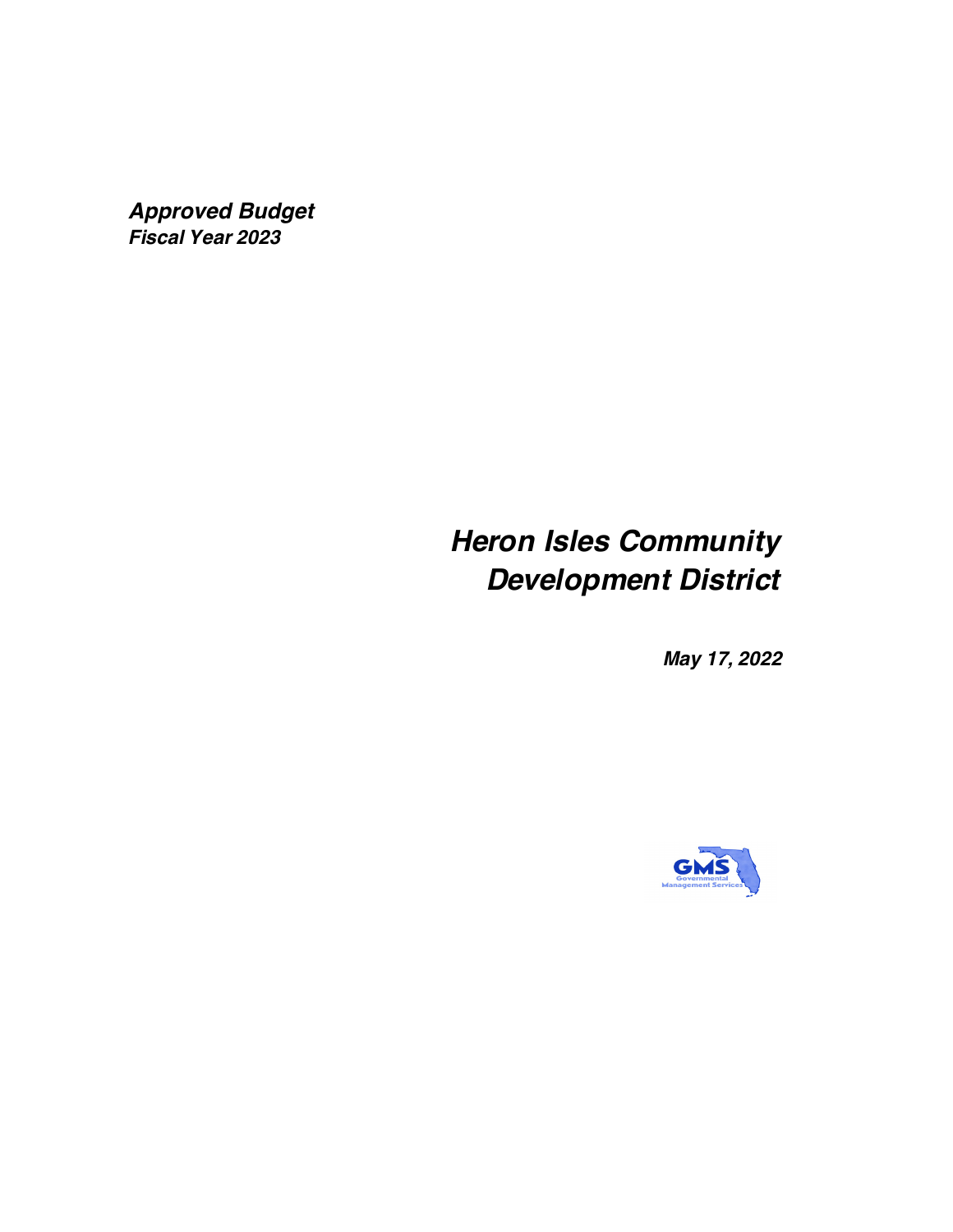### **Heron Isles Community Development District**

### *TABLE OF CONTENTS*

| General Fund                          |              |
|---------------------------------------|--------------|
| <b>Budget</b>                         | Page 1       |
| Narrative                             | Page $2 - 6$ |
| Debt Service Fund                     |              |
| Budget - Series 2017A1/A2             | Page 7       |
| <b>Amortization Schedule - 2017A1</b> | Page 8       |
| <b>Amortization Schedule - 2017A2</b> | Page 9       |
| Capital Reserves                      | Page 10      |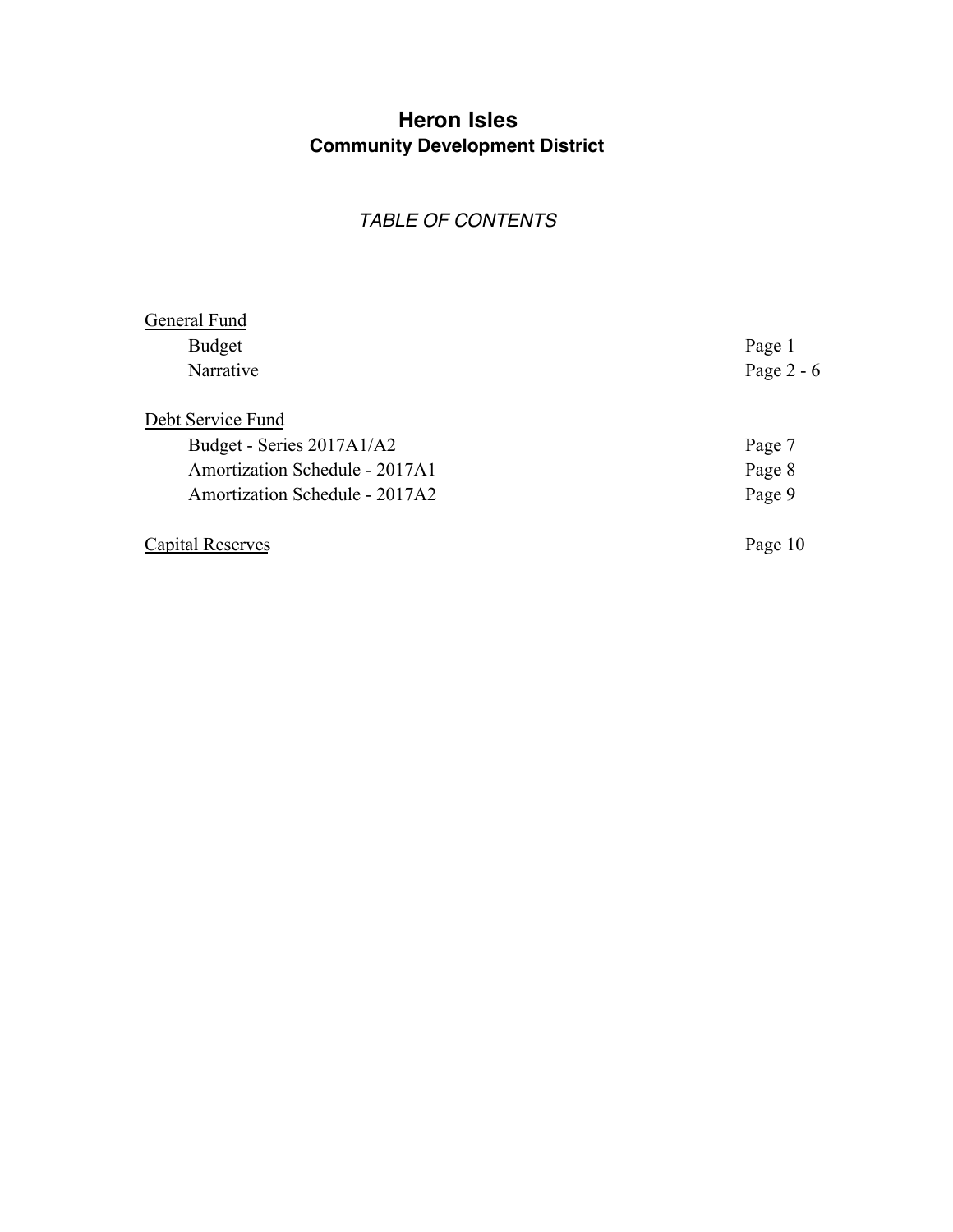**Community Development District General Fund** 

| <b>Description</b>                         | Adopted<br><b>Budget</b><br>FY 2022 | Actual<br><b>Thru</b><br>3/31/22    | Projected<br><b>Next</b><br>6 Months | Total<br>Projected<br>9/30/22 | Approved<br><b>Budget</b><br>FY 2023 |
|--------------------------------------------|-------------------------------------|-------------------------------------|--------------------------------------|-------------------------------|--------------------------------------|
| Revenues                                   |                                     |                                     |                                      |                               |                                      |
| Assessments - On Roll                      | \$412,343                           | \$412,507                           | \$3,633                              | \$416,140                     | \$412,343                            |
| Interest IncomeMiscellaneous Income        | \$10                                | \$7                                 | \$7                                  | \$14                          | \$10                                 |
| Access Key Cards                           | \$100                               | \$0                                 | \$0                                  | \$0                           | \$100                                |
| Carryforward Surplus                       | \$0                                 | \$0                                 | \$0                                  | \$0                           | \$0                                  |
| <b>TOTAL REVENUES</b>                      | \$412,453                           | \$412,514                           | \$3,640                              | \$416,154                     | \$412,453                            |
| <b>Expenditures</b>                        |                                     |                                     |                                      |                               |                                      |
| Administrative                             |                                     |                                     |                                      |                               |                                      |
| <b>Supervisor Fees</b>                     | \$6,000                             | \$1,400                             | \$1,200                              | \$2,600                       | \$6,000                              |
| FICA Expense                               | \$459                               | \$107                               | \$92                                 | \$199                         | \$459                                |
| Engineering<br>Assessment Roll             | \$4,000                             | \$520                               | \$1,560<br>\$0                       | \$2,080<br>\$7,500            | \$4,000<br>\$7,500                   |
| Dissemination                              | \$7,500<br>\$1,500                  | \$7,500<br>\$750                    | \$750                                | \$1,500                       | \$1,500                              |
| Attorney                                   | \$18,000                            | \$7,091                             | \$10,909                             | \$18,000                      | \$18,000                             |
| Annual Audit                               | \$3,250                             | \$0                                 | \$3,250                              | \$3,250                       | \$3,250                              |
| <b>Trustee Fees</b>                        | \$3,800                             | \$0                                 | \$3,717                              | \$3,717                       | \$3,800                              |
| Management Fees                            | \$47,694                            | \$23,847                            | \$23,847                             | \$47,694                      | \$50,079                             |
| Computer Time                              | \$1,800                             | \$900                               | \$900                                | \$1,800                       | \$1,800                              |
| Website Compliance                         | \$1,200                             | \$600                               | \$600                                | \$1,200                       | \$1,200                              |
| Telephone                                  | \$200                               | \$46                                | \$50                                 | \$96                          | \$200                                |
| Postage                                    | \$800                               | \$39                                | \$50                                 | \$89                          | \$800                                |
| Printing & Binding<br>Rental & Leases      | \$1,500<br>\$120                    | \$93<br>\$0                         | \$454<br>\$0                         | \$547<br>\$0                  | \$1,500<br>\$0                       |
| Meeting Room Rental                        | \$1,000                             | \$0                                 | \$80                                 | \$80                          | \$1,000                              |
| Insurance                                  | \$14,653                            | \$13,786                            | \$0                                  | \$13,786                      | \$16,543                             |
| Legal Advertising                          | \$5,350                             | \$623                               | \$2,099                              | \$2,721                       | \$3,200                              |
| Other Current Charges                      | \$7,200                             | \$6,915                             | \$400                                | \$7,315                       | \$7,400                              |
| Office Supplies                            | \$100                               | \$2                                 | \$20                                 | \$22                          | \$100                                |
| Dues, Licenses & Subscriptions             | \$175                               | \$175                               | \$0                                  | \$175                         | \$175                                |
| TOTAL ADMINISTRATIVE EXPENDITURES          | \$126,301                           | \$64,394                            | \$49,977                             | \$114,371                     | \$128,506                            |
|                                            |                                     |                                     |                                      |                               |                                      |
| UTILITIES:                                 |                                     |                                     |                                      |                               |                                      |
| Electric                                   | \$31,740                            | \$12,974                            | \$13,800                             | \$26,774                      | \$32,500                             |
| Water & Sewer<br><b>SUBTOTAL UTILITIES</b> | \$64,000<br>\$95,740                | \$16,255<br>\$29,229                | \$21,181<br>\$34,981                 | \$37,436<br>\$64,210          | \$43,051<br>\$75,551                 |
|                                            |                                     |                                     |                                      |                               |                                      |
| <b>CONTRACT SERVICES</b>                   |                                     |                                     |                                      |                               |                                      |
| Landscape Maintenance                      | \$60,852                            | \$30,679                            | \$31,944                             | \$62,623                      | \$68,560                             |
| Landscape Contingency                      | \$15,000                            | \$8,249                             | \$2,000                              | \$10,249                      | \$15,000                             |
| Irrigation Maintenance<br>Lake Maintenance | \$3,000                             | \$1,490                             | \$4,237                              | \$5,727                       | \$5,800                              |
| Janitorial Services                        | \$12,900<br>\$7,200                 | \$4,402<br>\$3,445                  | \$4,402<br>\$3,438                   | \$8,803<br>\$6,883            | \$12,900<br>\$7,200                  |
| Trash Removal Services                     | \$7,440                             | \$0                                 | \$0                                  | \$0                           | \$0                                  |
| <b>Facility Management</b>                 | \$11,781                            | \$5,891                             | \$5,891                              | \$11,781                      | \$12,370                             |
| Pest Control Services                      | \$250                               | \$0                                 | \$248                                | \$248                         | \$250                                |
| <b>Holiday Decorations</b>                 | \$1,500<br>\$119,923                | \$0<br>\$54,156                     | \$1,500                              | \$1,500                       | \$1,500                              |
| SUBTOTAL CONTRACT SERVICES                 |                                     |                                     | \$53,659                             | \$107,815                     | \$123,580                            |
| <b>REPAIRS &amp; MAINTENANCE</b>           |                                     |                                     |                                      |                               |                                      |
| <b>Facility Repairs</b>                    | \$7,500                             | \$767                               | \$14,426                             | \$15,193                      | \$17,500                             |
| Miscellaneous Repairs & Maintenance        | \$7,500                             | \$0                                 | \$3,500                              | \$3,500                       | \$7,500                              |
| <b>SUBTOTAL REPAIRS &amp; MAINTENANCE</b>  | \$15,000                            | \$767                               | \$17,926                             | \$18,693                      | \$25,000                             |
| <b>RESERVES</b>                            |                                     |                                     |                                      |                               |                                      |
| Capital Reserve - Transfer Out             | \$35,489                            | \$0                                 | \$35,489                             | \$35,489                      | \$59,816                             |
| Capital Project Improvements               | \$20,000                            | \$0                                 | \$20,000                             | \$20,000                      | \$0                                  |
| <b>SUBTOTAL RESERVES</b>                   | \$55,489                            | \$0                                 | \$55,489                             | \$55,489                      | \$59,816                             |
| TOTAL FIELD EXPENDITURES                   | \$286,152                           | \$84,152                            | \$162,055                            | \$246,207                     | \$283,947                            |
| <b>TOTAL EXPENDITURES</b>                  | \$412,453                           | \$148,546                           | \$212,032                            | \$360,578                     | \$412,453                            |
| <b>Excess Revenues</b>                     | \$0                                 | \$263,968                           | (\$208,392)                          | \$55,576                      | \$0                                  |
|                                            |                                     |                                     | FY 2021                              | FY 2022                       | FY 2023                              |
|                                            |                                     | <b>NET ASSESSMENTS</b>              | \$412,343                            | \$412,343                     | \$412,343                            |
|                                            |                                     | <b>DI HE COLLECTION EEES (79/1)</b> | \$21027                              | £21.027                       | \$21.027                             |

| <b>NET ASSESSMENTS</b>     | \$412,343 | \$412,343 | \$412,343 |
|----------------------------|-----------|-----------|-----------|
| PLUS COLLECTION FEES (7%)  | \$31,037  | \$31,037  | \$31,037  |
| <b>GROSS ASSESSMENTS</b>   | \$443,380 | \$443,380 | \$443,380 |
| <b>NO. OF UNITS</b>        | 748       | 748       | 748       |
| <b>PER UNIT ASSESSMENT</b> | \$593     | \$593     | \$593     |
|                            |           |           |           |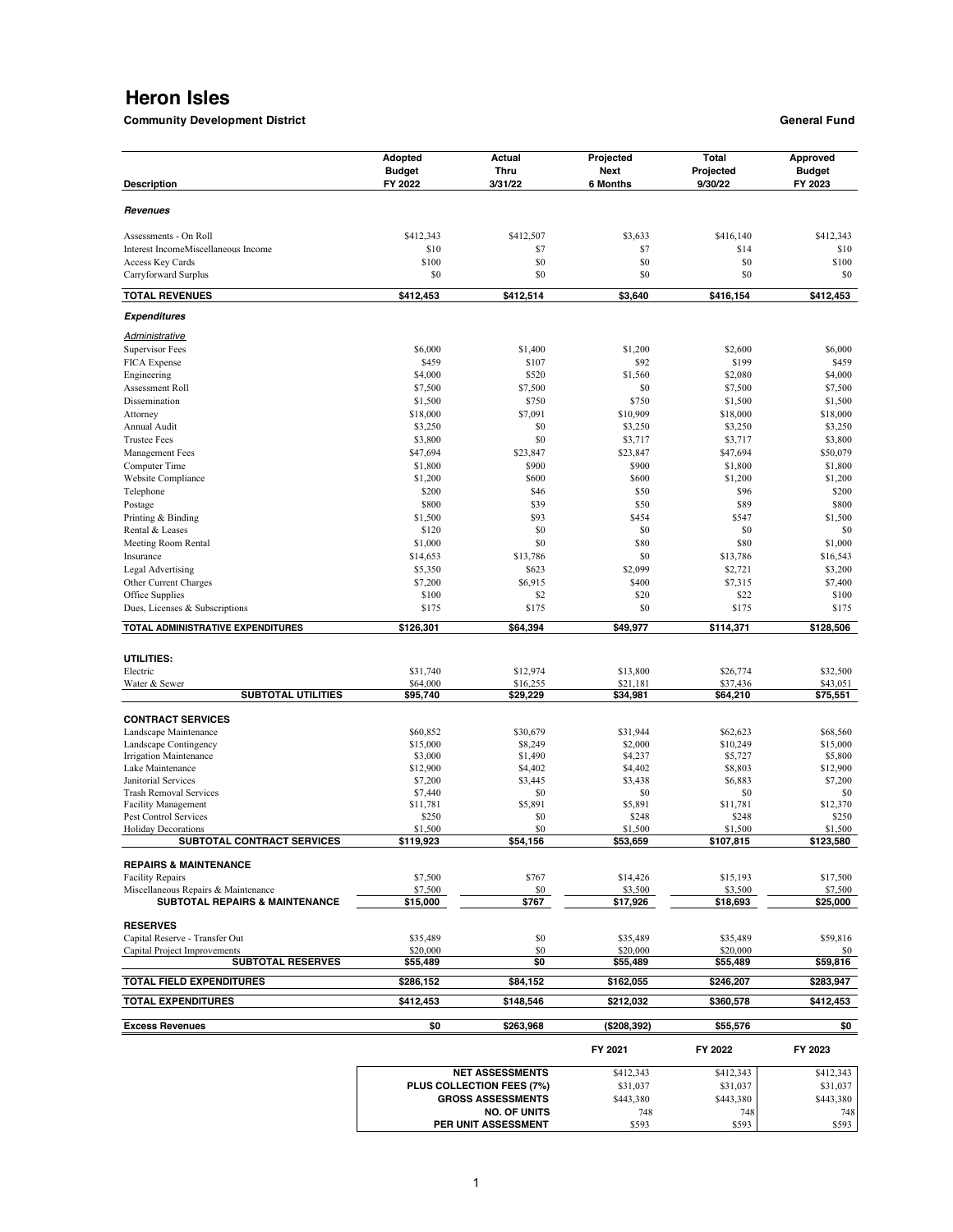GENERAL FUND BUDGET FISCAL YEAR 2023

#### **REVENUES:**

#### **Maintenance Assessments**

The District will levy a non ad-valorem special assessment on all assessable property within the District to fund all of the General Operating Expenditures for the fiscal year.

#### **Interest Income**

The District will have all excess funds invested with U.S. Bank. The amount is based upon the estimated average balance of funds available during the fiscal year.

#### **Access Key Card**

The District will collect fees for replacement of access cards at \$10 each.

#### **EXPENDITURES:**

#### **Administrative:**

#### **Supervisor Fees**

The Florida Statutes allows each board member to receive \$200 per meeting not to exceed \$4,000 in one year. The amount for the fiscal year is based upon all five supervisors attending the estimated 4 annual meetings.

#### **FICA Expense**

Represents the Employer's share of Social Security and Medicare taxes withheld from Board of Supervisors checks.

#### **Engineering Fees**

The District's engineer will be providing general engineering services to the District including attendance and preparation for board meetings, etc.

#### **Assessment Roll**

Governmental Management Services serves as the District's collection agent and certifies the District's non-ad valorem assessments with the county tax collector.

#### **Dissemination Agent**

The District is required by the Security and Exchange Commission to comply with Rule 15(c) (2)-12(b) (5), which relates to additional reporting requirements for un-rated bond issues provided by Governmental Management Services.

#### **Attorney**

The District's legal counsel, KE Law Group PLLC, will be contracted to provide general legal services to the District, i.e., attendance and preparation for monthly meetings, review operating and maintenance contracts.

#### **Annual Audit**

The District is required annually to conduct an audit of its financial records by an Independent Certified Public Accounting Firm.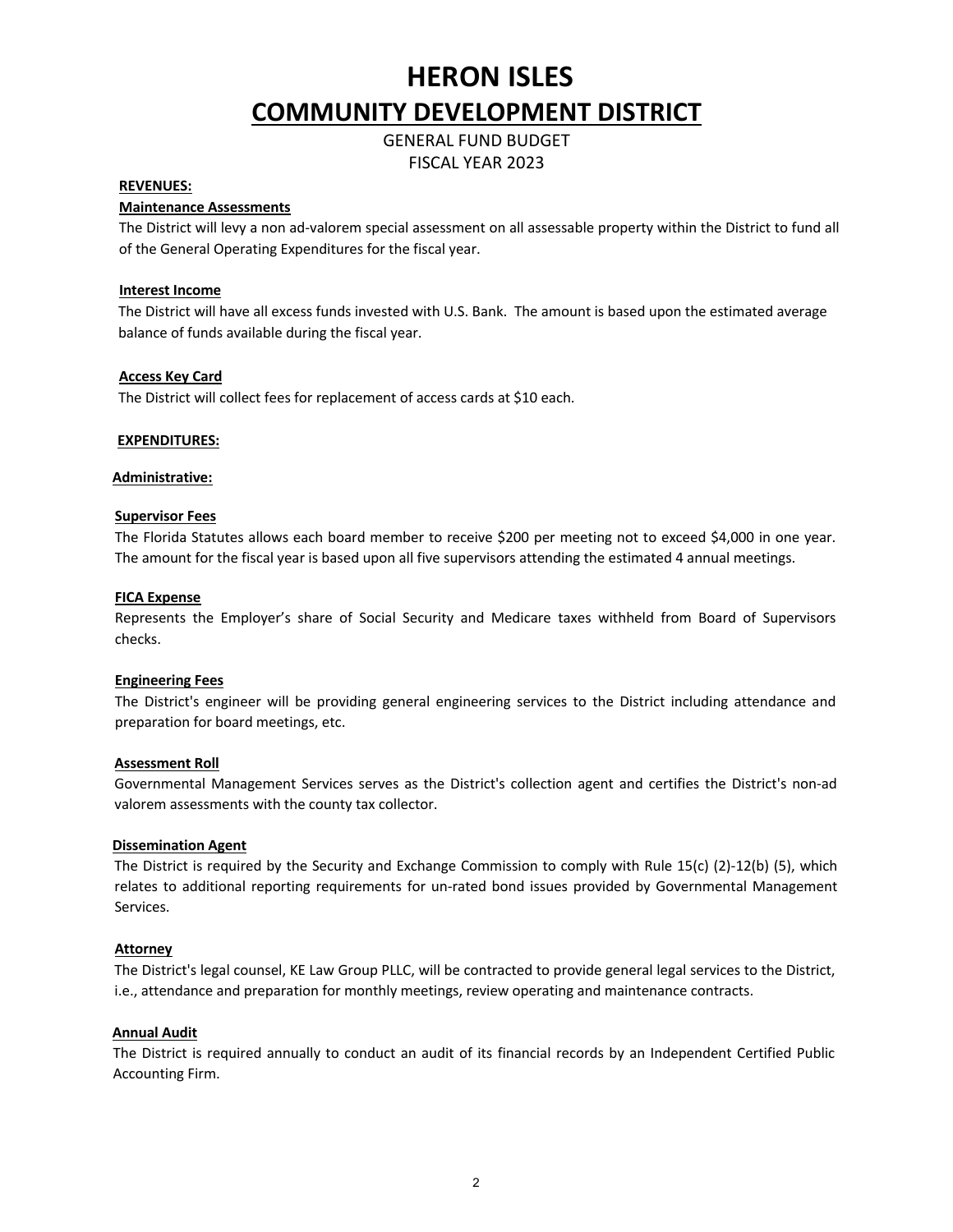GENERAL FUND BUDGET FISCAL YEAR 2023

#### **Trustee Fees**

The District issued Series 2017 Capital Improvement Revenue Bonds, which are held with a Trustee at US Bank. The amount of the trustee fees is based on the agreement between US Bank and the District.

#### **Management Fees**

The District receives Management, Accounting and Administrative services as part of a Management Agreement with Governmental Management Services. These services are further outlined in Exhibit "A" of the Management Agreement.

#### **Computer Time**

Represents costs related to the District's information systems, which include but are not limited to video conferencing services, cloud storage services and servers, security, accounting software, etc. provided by Governmental Management Services LLC.

#### **Website Compliance**

Represents the costs associated with monitoring and maintaining the District's website created in accordance with Chapter 189, Florida Statutes. These services include site performance assessments, security and firewall maintenance, updates, document uploads, hosting and domain renewals, website backups, etc. provided by Governmental Management Services LLC.

#### **Telephone**

Telephone and fax machine.

#### **Postage**

Mailing of agenda packages, overnight deliveries, correspondence, etc.

#### **Printing & Binding**

Printing and Binding agenda packages for board meetings, printing of computerized checks, stationary, envelopes etc.

#### **Rental & Leases**

Record storage fees to maintain district files by McCranie &Associates Inc at \$10/month.

#### *Meeting Room Rental*

This item includes the cost to rent a boardroom for the Heron Isles Community Development District monthly supervisor meetings. The rental fees are based on the quarterly meetings.

#### **Insurance**

The District's General Liability & Public Officials Liability Insurance policy is with Florida Insurance Alliance. Florida Insurance Alliance specializes in providing insurance coverage to governmental agencies.

#### **Legal Advertising**

The District is required to advertise various notices for monthly Board meetings, public hearings, etc. in a newspaper of general circulation.

#### **Other Current Charges**

Bank charges, Property appraisal fees, and any other miscellaneous expenses that are incurred during the year.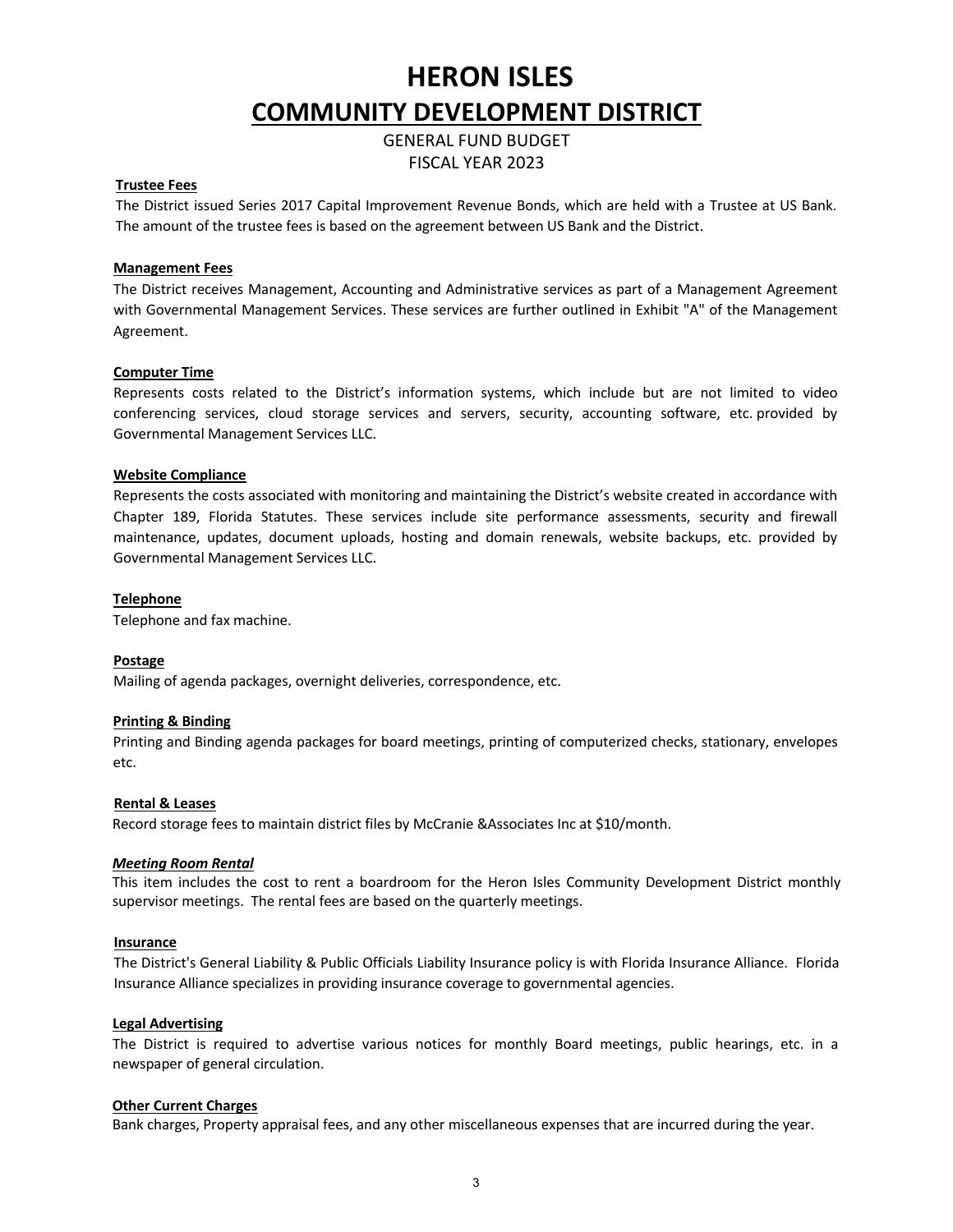GENERAL FUND BUDGET FISCAL YEAR 2023

#### **Office Supplies**

Miscellaneous office supplies.

#### **Dues, Licenses & Subscriptions**

The District is required to pay an annual fee to the Department of Economic Opportunity for \$175. This is the only expense under this category for the District.

#### **Utilities:**

#### **Electric**

This item includes the cost of electricity for Heron Isles CDD that will be provided by FPL.

| Location                     | Account #             | Monthly    | Annual      |
|------------------------------|-----------------------|------------|-------------|
| 100 Heron Isles Pkwy         | 55251-34119           | \$2,200    | \$26,400    |
| 96103 Heron Isles Pkwy       | 79367-06030           | \$20       | \$240       |
| 96116 Heron Isles Pkwy       | 15371-18034           | \$55       | \$660       |
| 961164 Heron Isles Pkwy #IRR | 17007-82129           | \$15       | \$180       |
| 96139 Heron Isles Pkwy       | 89411-73059           | \$100      | \$1,200     |
| 96148 Heron Isles Pkwy       | 59739-27030           | \$15       | \$180       |
| 96443 Heron Isles Pkwy #IRR  | 62356-51129           | \$15       | \$180       |
| 96638 Heron Isles Pkwy #IRR  | 62602-83129           | \$15       | \$180       |
| 96331 Starfish Dr entwall    | 39110-92496           | \$15       | \$180       |
| 928 Chester Rd # Entrance    | 62761-04061           | \$15       | \$180       |
| Contingency                  |                       | \$243      | \$2,920     |
|                              | <b>Total Electric</b> | \$2,708.33 | \$32,500.00 |

### *Water & Sewer*

This item includes the cost of water and/or sewer from JEA.

| Location                   | Account #                      | Monthly | Annual   |
|----------------------------|--------------------------------|---------|----------|
| 928 Chester Rd Apt IR01    | 83714954                       | \$70    | \$840    |
| 96059 Heron Isles PY-Sewer | 82505651                       | \$150   | \$1,800  |
| 96059 Heron Isles PY-Water | 82505651                       | \$80    | \$960    |
| 96259 Heron Isles PY       | 83582184                       | \$70    | \$840    |
| 96320 Starfish Dr          | 67059090                       | \$100   | \$1,200  |
| 96416 Heron Isles PY       | 67133229                       | \$1,200 | \$14,400 |
| 96572 Heron Isles PY       | 67133293                       | \$1,200 | \$14,400 |
| Contingency                |                                | \$718   | \$8,611  |
|                            | <b>Total Water &amp; Sewer</b> | \$3,588 | \$43,051 |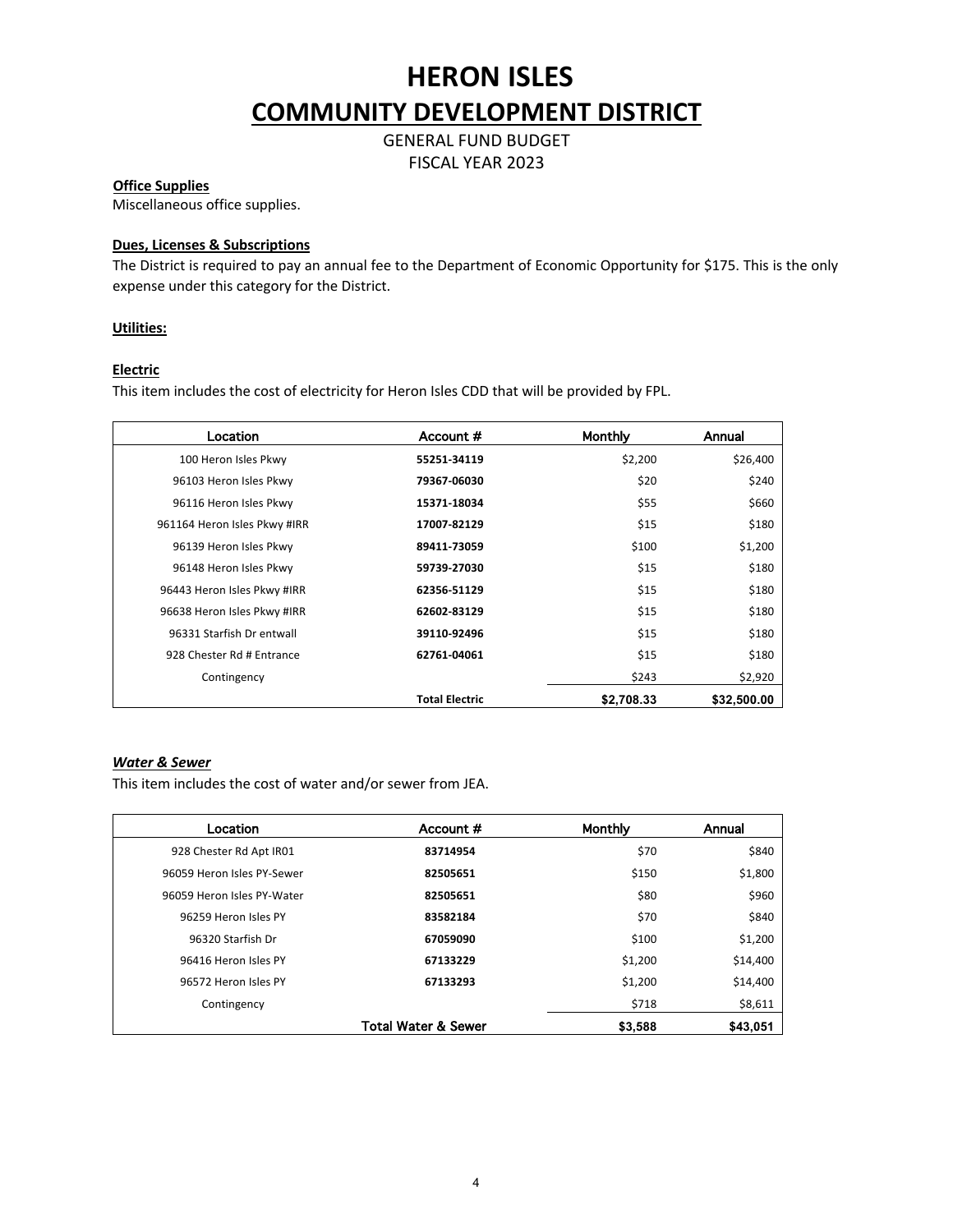GENERAL FUND BUDGET FISCAL YEAR 2023

#### *Contract Services:*

#### *Landscape Maintenance*

Landscape services are to maintain the common areas within the District. The District has contracted with The Greenery, Inc for these services pertaining to entryway maintenance. The contract provides for a 30 day termination.

| Vendor                             | Monthly | Annual   |
|------------------------------------|---------|----------|
| Landscape Maint                    | \$5.324 | \$63,888 |
| Mulch                              | \$4.672 | \$4.672  |
| <b>Total Landscape Maintenance</b> | \$9.996 | \$68,560 |

#### *Landscape Contingency*

Other Landscape service cost such as tree trimmings, tree and plant disposal and replacements.

#### *Irrigation Maintenance*

Irrigation services are to maintain the common areas within the District. The District has contracted with The Greenery, Inc for these services pertaining to entryway maintenance. The contract provides for a 30 day termination.

#### *Lake Maintenance*

The District has a contract with The Lake Doctors who provide monthly water management services to all the lakes throughout the District.

| Vendor           | Monthly | Annual   |
|------------------|---------|----------|
| The Lake Doctors | \$1.075 | \$12,900 |

#### *Janitorial Services*

The District has a contract with Magic Touch Commercial Cleaning Co for the District janitorial services and for trash removal services.

| Vendor                          | Monthly | Annual  |
|---------------------------------|---------|---------|
| Magic Touch Commercial Cleaning | \$573   | \$6,876 |
| Contingency                     | \$27    | \$324   |
|                                 |         | \$7,200 |

#### **Facility Management**

Management Fees include managing, supervising and coordinating the management, operation and maintenance. The District has a contract with Riverside Management Service to provide these services.

| Vendor                        | Monthly | Annual   |
|-------------------------------|---------|----------|
| Riverside Management Services | \$1.031 | \$12,370 |

#### *Pest Control*

The District has a contract with Bug out Services for termite warranty.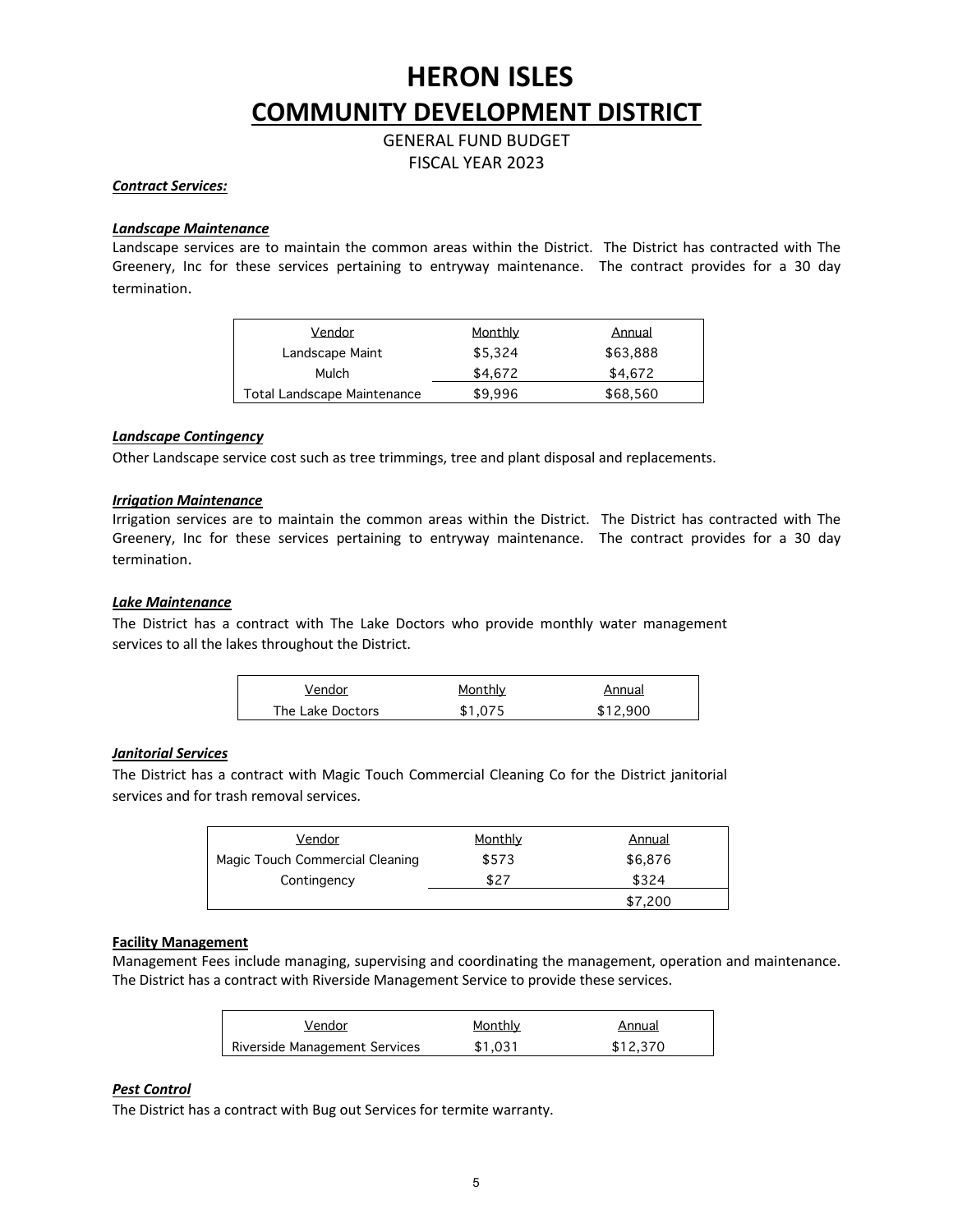GENERAL FUND BUDGET FISCAL YEAR 2023

#### **Holiday Decorations**:

Represents estimated costs for the District to decorate the amenity center throughout the Fiscal Year.

#### *REPAIRS & MAINTENANCE:*

#### **Facility Repairs**

Repairs and maintenance for the District's common areas.

#### **Miscellaneous Repairs and Maintenance**

Repairs and maintenance for the District's common ground areas.

#### *RESERVES:*

#### *Capital Reserve:*

Represents any Capital expenditures the District may need outside of the regular maintenance. Funds transferred to Capital Reserve Account. Used to fund minor construction or improvements to District property. This includes renovations, repairs, parking lot expansion, or road repairs.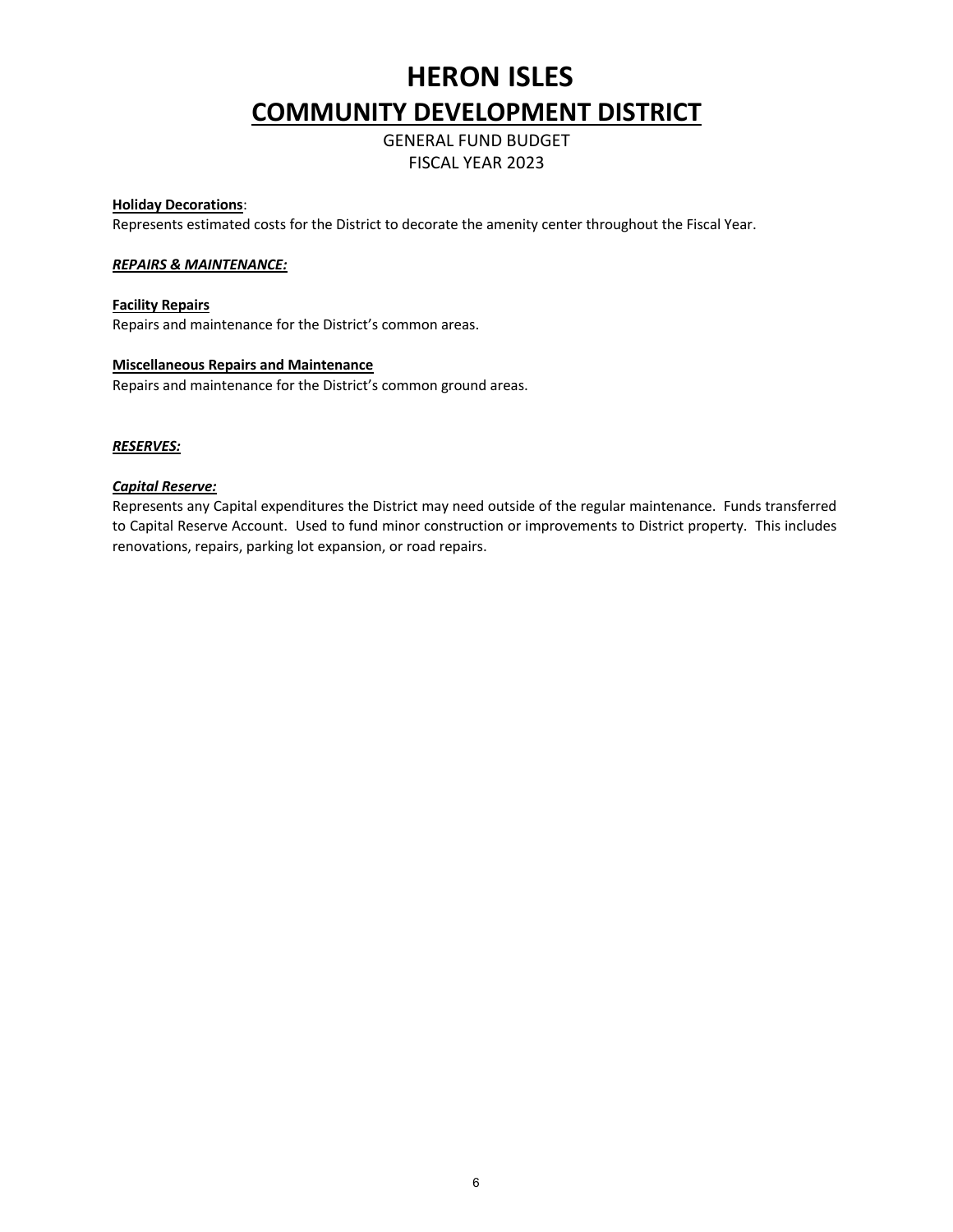**Community Development District Debt Service Fund** 

## *Series 2017A1-A2*

| <b>Description</b>                                      | Adopted<br><b>Budget</b><br>FY 2022 | Actual<br><b>Thru</b><br>3/31/22 | Projected<br><b>Next</b><br>6 Months | <b>Total</b><br>Projected<br>9/30/22 | Approved<br><b>Budget</b><br>FY 2023 |
|---------------------------------------------------------|-------------------------------------|----------------------------------|--------------------------------------|--------------------------------------|--------------------------------------|
| <b>Revenues</b>                                         |                                     |                                  |                                      |                                      |                                      |
| Special Assessments - On Roll                           | \$221,947                           | \$222,037                        | \$1,956                              | \$223,993                            | \$221,947                            |
| Prepayments                                             | \$0                                 | \$0                              | \$0                                  | \$0                                  | \$0                                  |
| Interest Income                                         | <b>SO</b>                           | \$4                              | \$4                                  | \$8                                  | \$0                                  |
| Carry Forward Surplus                                   | \$57,790                            | \$59,524                         | S <sub>0</sub>                       | \$59,524                             | \$47,634                             |
| <b>TOTAL REVENUES</b>                                   | \$279,737                           | \$281,565                        | \$1,960                              | \$283,525                            | \$269,581                            |
| <b>Expenditures</b>                                     |                                     |                                  |                                      |                                      |                                      |
| Series 2017A1                                           |                                     |                                  |                                      |                                      |                                      |
| Interest - $11/1$                                       | \$26,041                            | \$26,041                         | \$0                                  | \$26,041                             | \$24,975                             |
| Special Call - 11/1                                     | \$0                                 | \$5,000                          | \$0                                  | \$5,000                              | \$0                                  |
| Interest - $5/1$                                        | \$26,041                            | \$0                              | \$25,975                             | \$25,975                             | \$24,975                             |
| Principal - 5/1                                         | \$100,000                           | \$0                              | \$100,000                            | \$100,000                            | \$100,000                            |
| Series 2017A2                                           |                                     |                                  |                                      |                                      |                                      |
| Interest - $11/1$                                       | \$17,000                            | \$17,000                         | \$0                                  | \$17,000                             | \$15,875                             |
| Special Call - 11/1                                     | S <sub>0</sub>                      | \$5,000                          | \$0                                  | \$5,000                              | \$0                                  |
| Interest - $5/1$                                        | \$17,000                            | S <sub>0</sub>                   | \$16,875                             | \$16,875                             | \$15,875                             |
| Principal - 5/1                                         | \$30,000                            | \$0                              | \$30,000                             | \$30,000                             | \$30,000                             |
| Special Call - 5/1                                      | S <sub>0</sub>                      | \$0                              | \$10,000                             | \$10,000                             | \$0                                  |
| <b>TOTAL EXPENDITURES</b>                               | \$216,081                           | \$53,041                         | \$182,850                            | \$235,891                            | \$211,700                            |
| <b>EXCESS REVENUES</b>                                  | \$63,656                            | \$228,525                        | (\$180,891)                          | \$47,634                             | \$57,881                             |
|                                                         |                                     |                                  |                                      | 11/1/2023 Debt Service A1            | \$<br>23,975.00                      |
|                                                         |                                     |                                  |                                      | 11/1/2023 Debt Service A2            | \$<br>15,125.00                      |
|                                                         |                                     |                                  |                                      |                                      | $\overline{\mathbf{s}}$<br>39,100.00 |
| Maximum Annual Debt Service                             |                                     |                                  |                                      |                                      |                                      |
| Carry forward surplus is net of the reserve requirement |                                     |                                  |                                      |                                      | FY 2023                              |
| Represents excess funds in DS after Nov. 1 payments     |                                     | <b>NET ASSESSMENTS</b>           |                                      |                                      | \$221,947                            |
|                                                         |                                     | PLUS COLLECTION FEES (7%)        |                                      |                                      | \$16,706                             |
|                                                         |                                     | <b>GROSS ASSESSMENTS</b>         |                                      |                                      | \$238,653                            |
|                                                         |                                     | <b>NO. OF UNITS</b>              |                                      |                                      | 534                                  |

**PER UNIT ASSESSMENT:**  $\$447$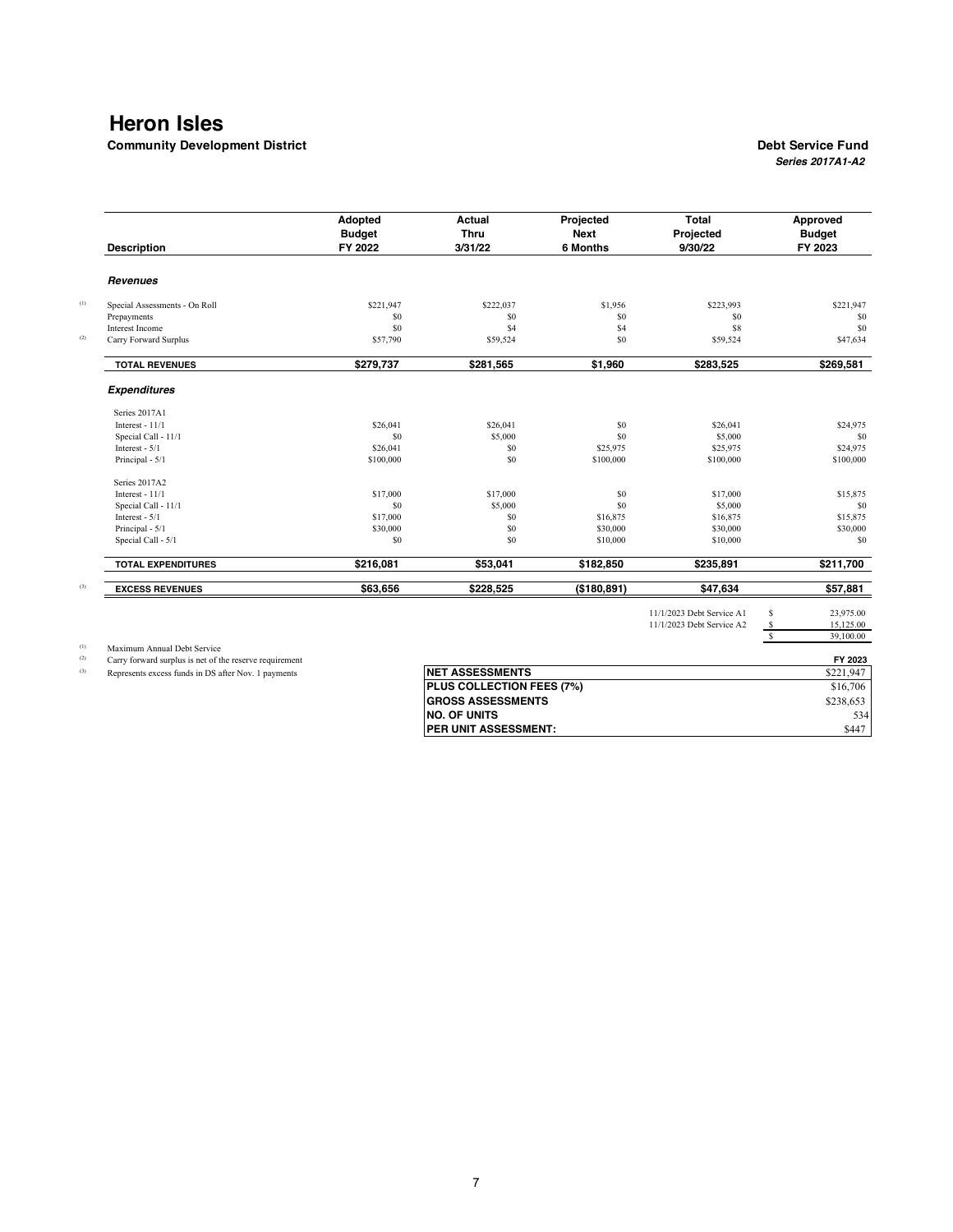**Community Development District**

Series 2017A-1 Capital Improvement Revenue Refunding Bonds (Senior Bonds)

### **AMORTIZATION SCHEDULE**

| <b>DATE</b> | <b>BALANCE</b>     |                           | <b>PRINCIPAL</b> |          | <b>INTEREST</b> |               | <b>TOTAL</b> |
|-------------|--------------------|---------------------------|------------------|----------|-----------------|---------------|--------------|
| 11/01/22    | \$<br>1,685,000.00 | \$                        |                  | \$       | 24,975.00       | $\mathbb{S}$  | 150,950.00   |
| 05/01/23    | \$<br>1,685,000.00 | \$                        | 100,000.00       | \$       | 24,975.00       |               |              |
| 11/01/23    | \$<br>1,585,000.00 | \$                        |                  | \$       | 23,975.00       | $\mathbb S$   | 148,950.00   |
| 05/01/24    | \$<br>1,585,000.00 | \$                        | 100,000.00       | \$       | 23,975.00       |               |              |
| 11/01/24    | \$<br>1,485,000.00 | \$                        |                  | \$       | 22,850.00       | \$            | 146,825.00   |
| 05/01/25    | \$<br>1,485,000.00 | \$                        | 105,000.00       | \$       | 22,850.00       |               |              |
| 11/01/25    | \$<br>1,380,000.00 | $\boldsymbol{\mathsf{S}}$ |                  | \$       | 21,603.13       | \$            | 149,453.13   |
| 05/01/26    | \$<br>1,380,000.00 | \$                        | 110,000.00       | \$       | 21,603.13       |               |              |
| 11/01/26    | \$<br>1,270,000.00 | \$                        |                  | \$       | 20,228.13       | \$            | 151,831.26   |
| 05/01/27    |                    | \$                        | 105,000.00       |          | 20,228.13       |               |              |
| 11/01/27    | \$<br>1,270,000.00 |                           |                  | \$<br>\$ |                 | \$            |              |
|             | \$<br>1,165,000.00 | \$                        |                  |          | 18,850.00       |               | 144,078.13   |
| 05/01/28    | \$<br>1,165,000.00 | \$                        | 115,000.00       | \$       | 18,850.00       |               |              |
| 11/01/28    | \$<br>1,050,000.00 | \$                        |                  | \$       | 17,268.75       | \$            | 151,118.75   |
| 05/01/29    | \$<br>1,050,000.00 | \$                        | 115,000.00       | \$       | 17,268.75       |               |              |
| 11/01/29    | \$<br>935,000.00   | \$                        |                  | \$       | 15,471.88       | \$            | 147,740.63   |
| 05/01/30    | \$<br>935,000.00   | \$                        | 120,000.00       | \$       | 15,471.88       |               |              |
| 11/01/30    | \$<br>815,000.00   | \$                        |                  | \$       | 13,596.88       | $\mathbb{S}$  | 149,068.76   |
| 05/01/31    | \$<br>815,000.00   | \$                        | 125,000.00       | \$       | 13,596.88       |               |              |
| 11/01/31    | \$<br>690,000.00   | \$                        |                  | \$       | 11,643.75       | <sup>\$</sup> | 150,240.63   |
| 05/01/32    | \$<br>690,000.00   | \$                        | 130,000.00       | \$       | 11,643.75       |               |              |
| 11/01/32    | \$<br>560,000.00   | \$                        |                  | \$       | 9,450.00        | \$            | 151,093.75   |
| 05/01/33    | \$<br>560,000.00   | \$                        | 135,000.00       | \$       | 9,450.00        |               |              |
| 11/01/33    | \$<br>425,000.00   | \$                        |                  | \$       | 7,171.88        | $\mathbb{S}$  | 151,621.88   |
| 05/01/34    | \$<br>425,000.00   | \$                        | 140,000.00       | \$       | 7,171.88        |               |              |
| 11/01/34    | \$<br>285,000.00   | \$                        |                  | \$       | 4,809.38        | \$            | 151,981.26   |
| 05/01/35    | \$<br>285,000.00   | \$                        | 140,000.00       | \$       | 4,809.38        |               |              |
| 11/01/35    | \$<br>145,000.00   | \$                        |                  | \$       | 2,446.88        | \$            | 147,256.26   |
| 05/01/36    | \$<br>145,000.00   | \$                        | 145,000.00       | \$       | 2,446.88        | \$            | 147,446.88   |
|             |                    | \$                        | 1,785,000.00     | \$       | 454,656.32      | \$            | 2,239,656.32 |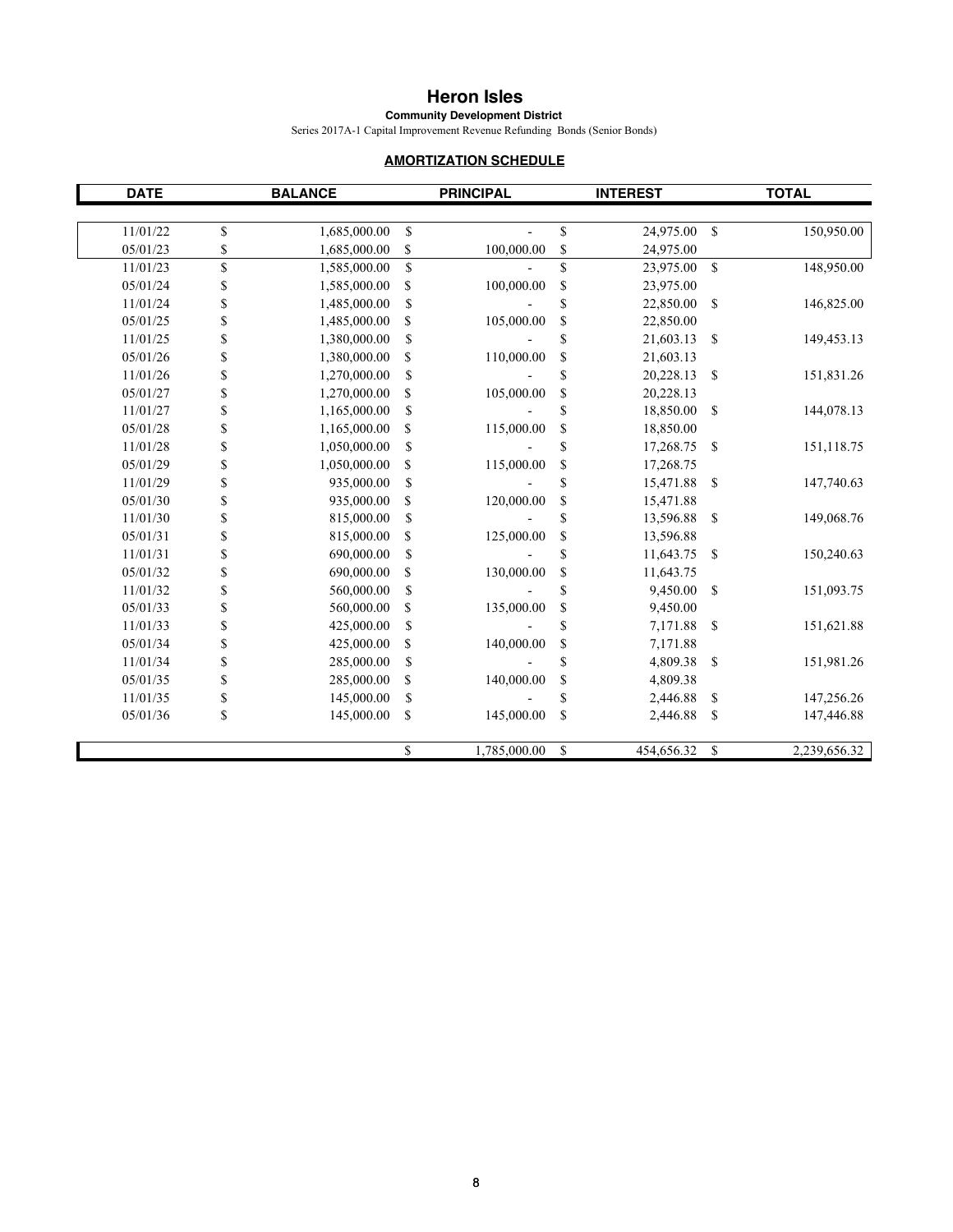**Community Development District** Series 2017A-2 Capital Improvement Revenue Refunding Bonds (Subordinate Bonds)

#### **AMORTIZATION SCHEDULE**

| <b>DATE</b> |    | <b>BALANCE</b> | <b>RATE</b> |              | <b>PRINCIPAL</b> |             | <b>INTEREST</b> |               | <b>TOTAL</b> |
|-------------|----|----------------|-------------|--------------|------------------|-------------|-----------------|---------------|--------------|
|             |    |                |             |              |                  |             |                 |               |              |
| 11/01/22    | \$ | 635,000.00     | 5.000%      | $\mathbb{S}$ |                  | \$          | 15,875.00       | $\mathbb{S}$  |              |
| 05/01/23    | \$ | 635,000.00     | 5.000%      | \$           | 30,000.00        | \$          | 15,875.00       | \$            | 61,750.00    |
| 11/01/23    | \$ | 605,000.00     | 5.000%      | $\mathbf S$  |                  | \$          | 15,125.00       | <sup>\$</sup> |              |
| 05/01/24    | \$ | 605,000.00     | 5.000%      | \$           | 35,000.00        | \$          | 15,125.00       | S             | 65,250.00    |
| 11/01/24    | \$ | 570,000.00     | 5.000%      | S            |                  | \$          | 14,250.00       | \$            |              |
| 05/01/25    | \$ | 570,000.00     | 5.000%      | \$           | 35,000.00        | \$          | 14,250.00       | S             | 63,500.00    |
| 11/01/25    | S  | 535,000.00     | 5.000%      | \$           |                  | \$          | 13,375.00       | \$            |              |
| 05/01/26    | S  | 535,000.00     | 5.000%      | \$           | 35,000.00        | \$          | 13,375.00       | \$            | 61,750.00    |
| 11/01/26    | \$ | 500,000.00     | 5.000%      | \$           |                  | \$          | 12,500.00       | \$            |              |
| 05/01/27    | \$ | 500,000.00     | 5.000%      | \$           | 40,000.00        | \$          | 12,500.00       | \$            | 65,000.00    |
| 11/01/27    | \$ | 460,000.00     | 5.000%      | \$           |                  | \$          | 11,500.00       | S             |              |
| 05/01/28    | S  | 460,000.00     | 5.000%      | S            | 40,000.00        | \$          | 11,500.00       | S             | 63,000.00    |
| 11/01/28    | \$ | 420,000.00     | 5.000%      | \$           |                  | \$          | 10,500.00       | \$            |              |
| 05/01/29    | S  | 420,000.00     | 5.000%      | \$           | 45,000.00        | \$          | 10,500.00       | S             | 66,000.00    |
| 11/01/29    | \$ | 375,000.00     | 5.000%      | \$           |                  | \$          | 9,375.00        | \$            |              |
| 05/01/30    | \$ | 375,000.00     | 5.000%      | \$           | 45,000.00        | \$          | 9,375.00        | S             | 63,750.00    |
| 11/01/30    | S  | 330,000.00     | 5.000%      | \$           |                  | \$          | 8,250.00        | \$            |              |
| 05/01/31    | \$ | 330,000.00     | 5.000%      | \$           | 50,000.00        | \$          | 8,250.00        | \$            | 66,500.00    |
| 11/01/31    | \$ | 280,000.00     | 5.000%      | \$           |                  | \$          | 7,000.00        | \$            |              |
| 05/01/32    | S  | 280,000.00     | 5.000%      | \$           | 50,000.00        | \$          | 7,000.00        | \$            | 64,000.00    |
| 11/01/32    | \$ | 230,000.00     | 5.000%      | \$           |                  | \$          | 5,750.00        | S             |              |
| 05/01/33    | \$ | 230,000.00     | 5.000%      | \$           | 55,000.00        | \$          | 5,750.00        | S             | 66,500.00    |
| 11/01/33    | S  | 175,000.00     | 5.000%      | \$           |                  | \$          | 4,375.00        | S             |              |
| 05/01/34    | \$ | 175,000.00     | 5.000%      | \$           | 55,000.00        | \$          | 4,375.00        | \$            | 63,750.00    |
| 11/01/34    | S  | 120,000.00     | 5.000%      | \$           |                  | \$          | 3,000.00        | S             |              |
| 05/01/35    | S  | 120,000.00     | 5.000%      | \$           | 60,000.00        | \$          | 3,000.00        | S             | 66,000.00    |
| 11/01/35    | \$ | 60,000.00      | 5.000%      | \$           |                  | \$          | 1,500.00        | S             |              |
| 05/01/36    | \$ | 60,000.00      | 5.000%      | S            | 60,000.00        | $\mathbf S$ | 1,500.00        | S             | 63,000.00    |
|             |    |                |             | S            | 635,000.00       | $\mathbf S$ | 264,750.00      | <sup>\$</sup> | 899,750.00   |